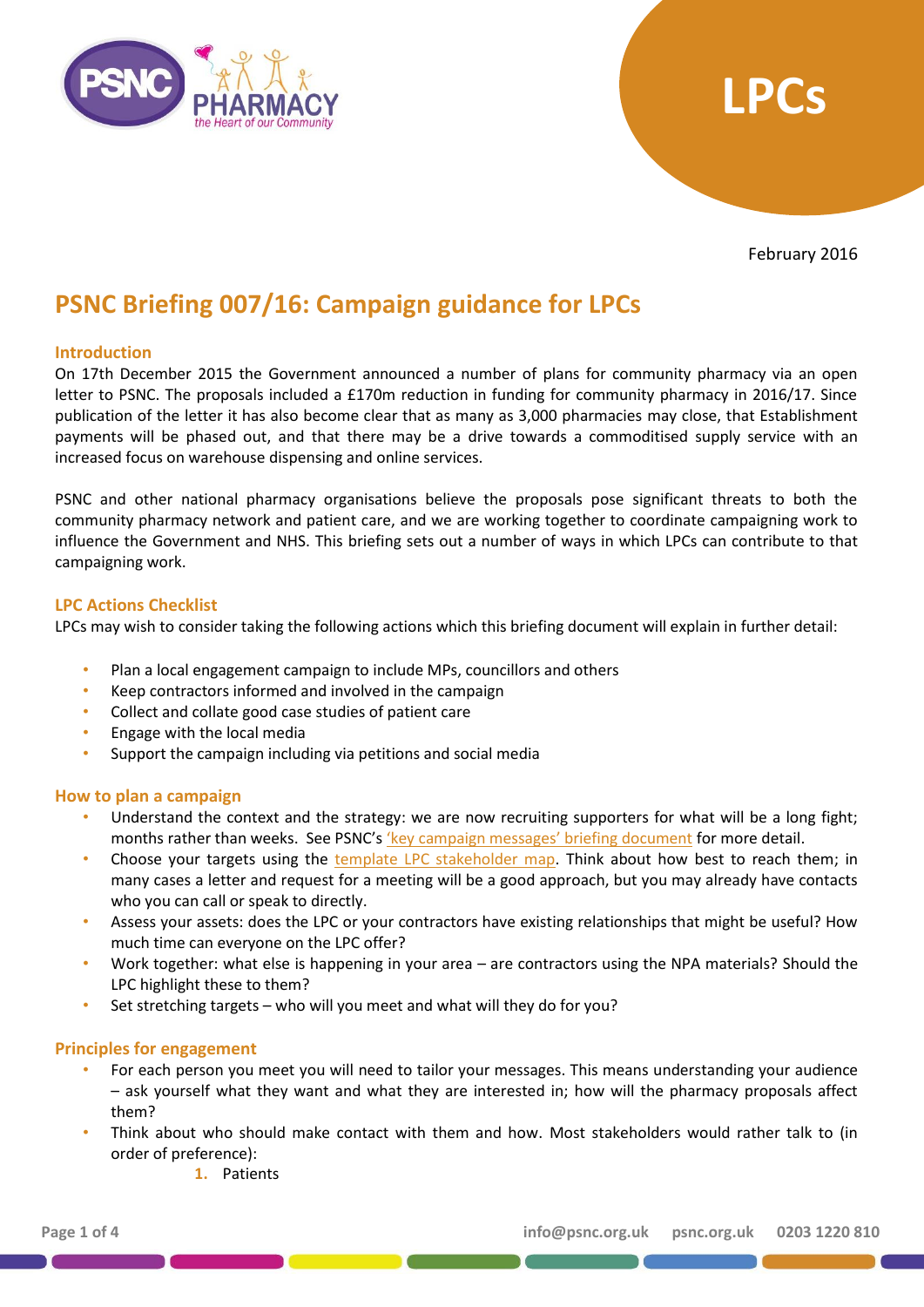

- **2.** Pharmacy teams
- **3.** LPC staff/officers
- **4.** National pharmacy bodies
- Every contact should be personal write an individual letter or email every time, don't rely on a template.
- Build relationships over time this is a long running campaign so an initial meeting should leave scope for further discussions.
- Always give people something to do what are you asking them for at this stage?

## **How to engage with MPs – getting in touch**

- Pick the right one! Contractors should write to their constituency MP. If they live in a different constituency to their pharmacy, they can write 'my pharmacy provides NHS care to the residents of Anytown and employs 5 Anytown residents'.
- LPCs can write to any MP whose constituents their contractors offer services to.
- Find your MP's contact details through their website. If you don't know which MP to search for, use the post code search at [www.parliament.uk.](http://www.parliament.uk/)
- Keep communications focused MPs receive a lot of correspondence. Stick to the messages and be clear about what you are asking. Letters should be kept to a single page if possible.
- Send an email first, outlining the issue and asking for a meeting or a visit.
- If you don't hear back after a couple of days, try calling the phone number on their website.

## **How to engage with MPs – the meeting**

- Offer to take your MP to a pharmacy. LPCs should look for pharmacy that best shows off how community pharmacies can and do provide a professional healthcare service.
- Choose a busy pharmacy where the MP can meet patients receiving clinical services.
- Let the MPs chat to patients and the pharmacy team, but be sure to brief them about the value of the services on offer along the way.
- If you don't know the answer to any questions, tell the MP you'll get back to them –make sure that you do!
- Remember to give them something to do  $-$  see the  $MP$  briefing document for ideas.
- MPs may prefer a meeting at their weekly constituency surgery these can be productive meetings too so do not rule this out if they ask for it.
- Consider taking pharmacists, patients and charity representatives along with you to help get your messages across.

Offer the MP a briefing on the changes and how they can help – PSNC has produced a [template](http://psnc.org.uk/psncs-work/psnc-briefings-psncs-work/psnc-briefing-00716-campaigning-guidance-for-LPCs-February-2016) which can be tailored to local circumstances. MPs can help by asking Parliamentary questions, writing letters to the Secretary of State asking what the impact on their constituents will be and by signing the EDM:

[http://www.parliament.uk/business/publications/business-papers/commons/early-day-motions/edm](http://www.parliament.uk/business/publications/business-papers/commons/early-day-motions/edm-detail1/?session=2015-16&edmnumber=1072)[detail1/?session=2015-16&edmnumber=1072.](http://www.parliament.uk/business/publications/business-papers/commons/early-day-motions/edm-detail1/?session=2015-16&edmnumber=1072)

## **How to engage with local Councillors**

- Pick the right one! Target the local (ward) Councillor for the pharmacy, but LPCs may also want to think about contacting:
	- Members of the Council's Health Scrutiny Committee
	- Members of the Health and Wellbeing Board
- Find their contact details on the Council website usually under the council and democracy section.
- Research and understand their role, as well as local issues they focus on. LPCs may wish to involve a pharmacist working within the relevant ward to involve in any discussions.
- Explain the threat to services for their residents.
- Give them something to do  $-$  ask for them to call NHS England, or to explain the plans to the Health Scrutiny Committee, or for the Health and Wellbeing Board to consider the impact.
- Ward Councillors and Health and Wellbeing Board representatives might consider this outside of their remit, but it is important that they are briefed.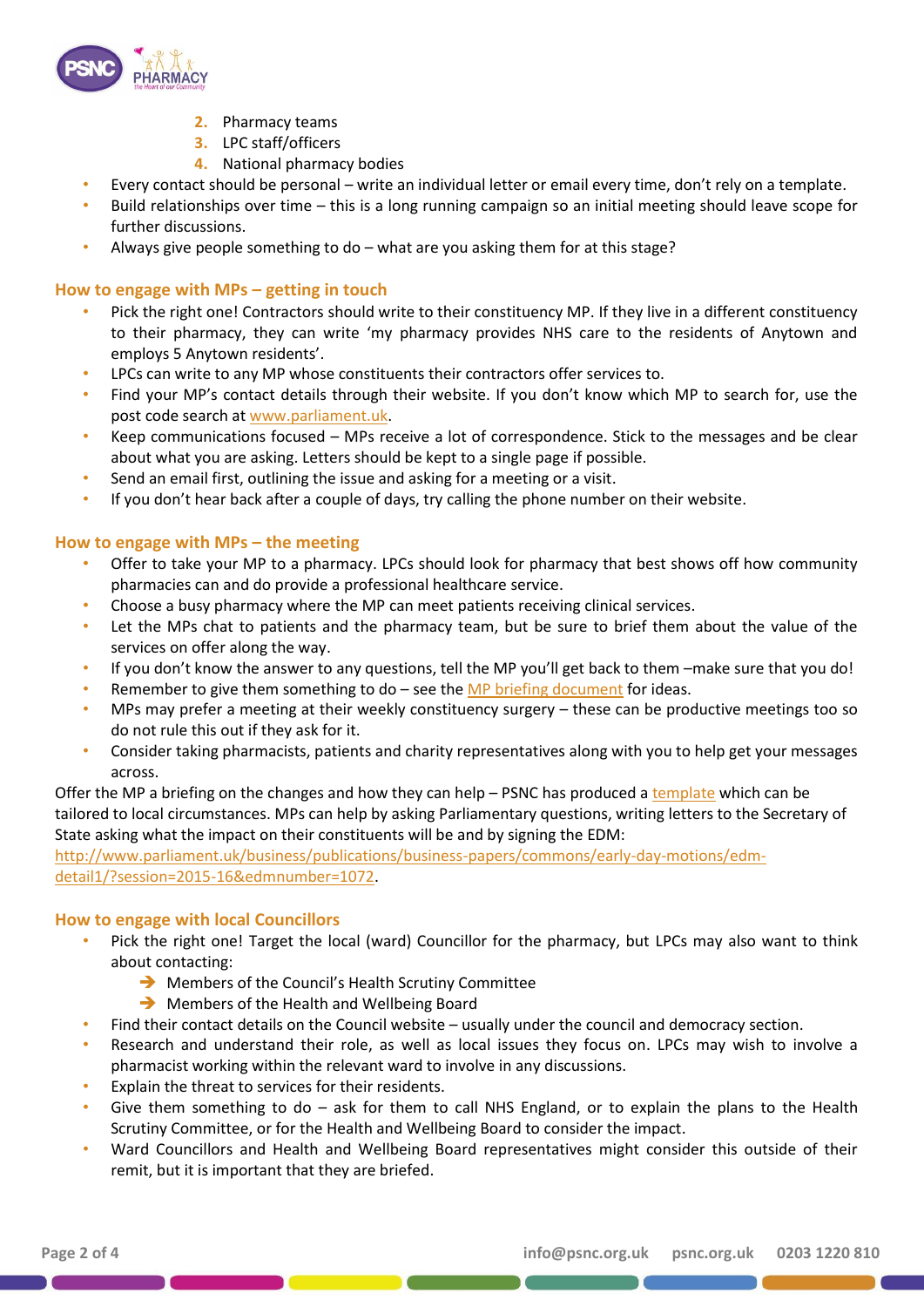

## **Patient case studies: what makes a good case study?**

PSNC and the other national pharmacy organisations are all seeking examples of pharmacies offering care that has made a real difference to patients. This helps us to demonstrate the value of the community pharmacy network. LPCs can help by collating these case studies from contractors at a local level, encouraging them to record them and send them in to them. LPCs may wish to use case studies to support their own local conversations, and you can email them to PSNC at: [campaign@psnc.org.uk.](mailto:campaign@psnc.org.uk)

Here are a few notes on preparing good case studies:

- Make sure any story is about a *person*  ideally a patient, otherwise a member of the pharmacy team.
- All case studies should be about pharmacy's extraordinary contribution to patient care.
- Remember that something that seems normal to you could be extraordinary to someone else.
- Stories are more powerful than pleas for help.
- People should speak for themselves wherever possible use quotes (make sure you have consent!)
- Be positive.
- Be brief if you are writing a letter or an email, save some detail for a meeting.
- Pharmacies can record case studies electronically, or, if patients are keen to help, they may like to record short video clips of patients telling their own stories.
- Remember to cover the key points what happened; what did the pharmacy do; how did this help the patient; how might this have helped the NHS or others?

#### **Example case study**

Joe Bloggs thought of pharmacies as places to pick up medicines, until he had his heart attack. The local pharmacy became Joe's first port of call for advice on his medicines, his other conditions and his general health. Joe went into the pharmacy every month, so the team noticed that three weeks after he started his treatment he was feeling short of breath and nauseous. The pharmacist spent 20 minutes talking to him and was able to refer him on for help. Joe wouldn't have thought to go to the GP otherwise, and couldn't get through to his specialist. Joe says that the pharmacy saved him from a trip to A&E.

## **Working with the local media**

- Think about local/regional papers, radio, TV and web who do you want to engage with?
- Know the outlet before approaching any journalist, think about what area they cover and what kind of content they carry?
- Call them and ask who is best to speak to  $-$  develop a relationship with a key contact.
- Ask about how they would like to cover the story do they need a news event or would they like to talk to pharmacists and patients about the impact of the plans? Could they visit a pharmacy perhaps, or would they like a comment or article written by a local pharmacist?
- Local media might cover an MP visiting pharmacies and asking questions in Parliament, or they might cover pharmacists talking about the impact of the proposals on patient care.
- Remember to keep the story local why does the story matter to their audience, not pharmacy as a whole or the whole of England?
- Papers, TV and Web love visuals what can they take photos of?
- If you need media training, you may want to sign up to one of PSNC's upcoming courses. See [psnc.org.uk/lpcevents](http://psnc.org.uk/our-events/psnc-training-event-media-skills-training/) for more details.

## **How to engage with other stakeholders**

- Consult the [template LPC stakeholder map document.](http://psnc.org.uk/psncs-work/psnc-briefings-psncs-work/psnc-briefing-00716-campaigning-guidance-for-LPCs-February-2016)
- Assess the relationships you have cement existing relationships and form new ones.
- Use the messages document just as you would with MPs and Councillors.
- Think about why the proposals matter to your stakeholders or the people they represent what might they be concerned about and how might they be able to help?